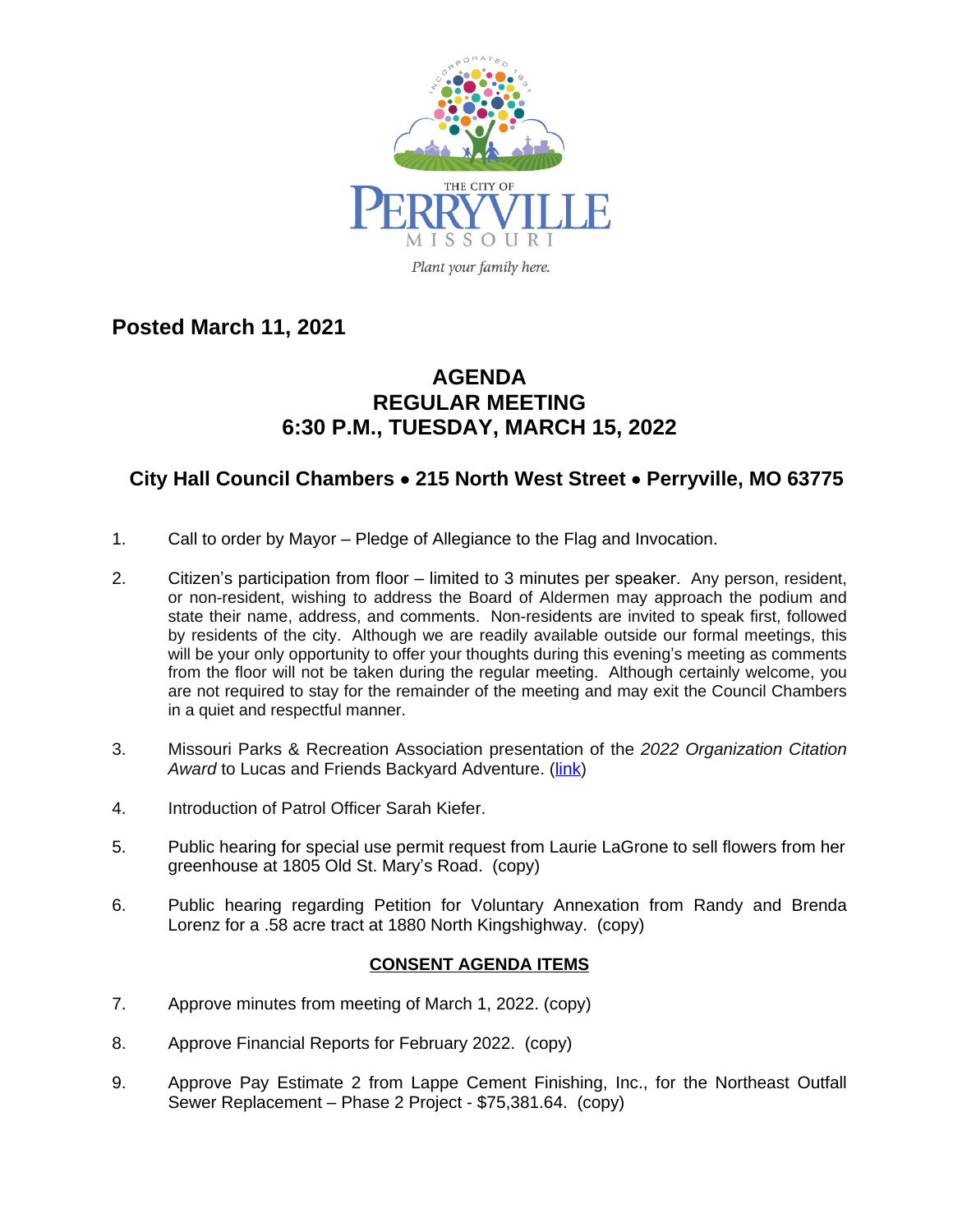- 10. Approve Pay Application 18 from Robinson Industrial and Heavy Contracting and HDR for the WWTP Facility Improvement Project - \$960,673.15. (copy)
- 11. Accept interior design recommendation for the Perry Park Center. (copy)
- 12. Approve staff's plans for Veterans Memorial Field maintenance. (copy)
- 13. Approve recommendation from Assistant Chief Jones relative to traffic flow and parking study on South Spring Street. (copy)
- 14. Accept quotes received for uniforms and janitorial services and award to Aramark Uniform Services per the recommendation of Public Works Director Layton. (copy)
- 15. Acknowledge response to Missouri Public Service Commission relative to Municipal Gas System Distribution Integrity Management Program and Implementation Inspection (DIMP) – (copy)
- 16. Approve Festival Application for Temporary Outdoor Consumption Permit and requests for street closures and outdoor music from the Downtown Revitalization Committee for the monthly Cruise In event series. (copy)
- 17. Approve Public Works Director Layton's Memorandum regarding water fill station. (copy)
- 18. Approve Mayor's appointment for:

Perry County IDA – 6 year term **Dominic Blythe** - new appointment (replacement for unexpired term of Johnathan Wright)

## **END OF CONSENT AGENDA**

- 19. Decision regarding special use permit request from Laurie LaGrone to sell flowers from her greenhouse at 1805 Old St. Mary's Road. (copy)
- 20. Bill No. 6273 for Ordinance No. 6490 Approving 2022-23 Pay Plan second reading and final passage. (copy)
- 21. Bill No. 6274 for Ordinance No. 6491 Amending City Budget Fiscal Year 2021-22 second reading and final passage. (copy)
- 22. Bill No. 6275 for Ordinance No. 6492 Adopting City Budget Fiscal Year 2022-23 second reading and final passage. (copy)
- 23. Bill No. 6276 for Ordinance No. 6493 Entering into a Memorandum of Understanding relative to Downtown Streetlights with the County of Perry, Missouri - second reading and final passage. (copy)
- 24. Bill No. 6277 for Ordinance No. 6494 Granting warranty deed to County of Perry second reading and final passage. (copy)
- 25. Bill No. 6278 for Ordinance No. 6495 Entering into an agreement with Earth First Contractors, LLC, relative to Fire Station-Utility Main Extensions Project - second reading and final passage. (copy)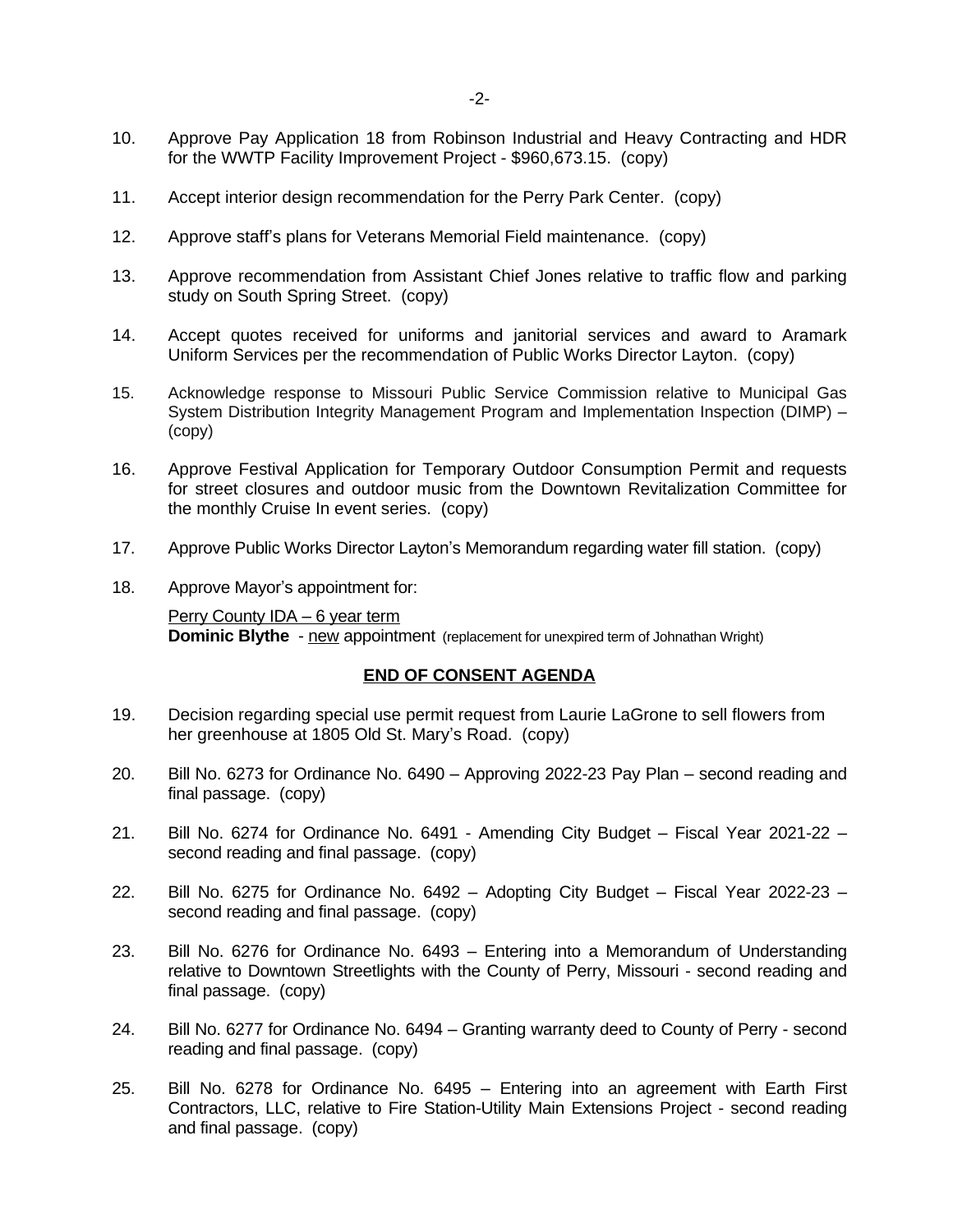- 26. Bill No. 6279 for Ordinance No. 6496 Entering into an agreement with Utility Safety & Design, Inc., relative to natural gas engineering services - second reading and final passage. (copy)
- 27. Bill No. 6280 for Ordinance No. 6497 Accepting easement from Perryville Development Corporation - second reading and final passage. (copy)
- 28. Bill No. 6281 for Ordinance Entering into Supplement No. 1 to the Aviation Project Consultant Agreement with Crawford, Murphy & Tilly, Inc., relative to Project 20-063A-2 regarding Reconstruction of the Perryville Regional Airport Southeast Taxiway and East Apron Taxilane at the Perryville Regional Airport – first reading. (copy enclosed - may be read by title only)
- 29. Bill No. 6282 for Ordinance Entering into an agreement with KimHEC relative to pretreatment program and NPDES permit assistance - first reading. (copy enclosed may be read by title only)
- 30. Bill No. 6283 for Ordinance Entering into an agreement with Aramark Uniform Services relative to uniforms and janitorial supplies for the City of Perryville - first reading. (copy enclosed - may be read by title only)
- 31. Bill No. 6284 for Ordinance Entering into an agreement with Riverside Regional Library relative to renewal of lease for designated library space at the Perry Park Center - first reading. (copy enclosed - may be read by title only)
- 32. Bill No. 6285 for Ordinance Accepting easement deed from Rozier Mercantile Company - first reading. (copy enclosed - may be read by title only)
- 33. Bill No. 6286 for Ordinance Accepting annexation from Randy E. and Brenda K. Lorenz - first reading. (copy enclosed - may be read by title only)
- 34. Bill No. 6287 for Ordinance Entering into an agreement with Ranken Technical College relative to the Perryville Technical Education Campus - first reading. (copy enclosed may be read by title only)
- 35. Committee Reports: Public Works, Public Safety, Finance, Liaison, Sidewalk, and Economic Development.
- 36. Report by City Administrator:
	- Impound Building Groundbreaking March 22 at 10:00 am
	- Lenten Season Relic Display at National Shrine (copy)
	- Chester Bridge Repairs Article ([link\)](https://www.republicmonitor.com/stories/chester-bridge-repairs-set-for-this-summer,14681)
	- Show-Me Green Sales Tax Holiday (copy)
	- Sidewalk re Hwy E (Allen's Landing Road) (copy)
	- MML Personal Delivery Devices (copy)
	- MIRMA
- 37. Report by City Engineer.